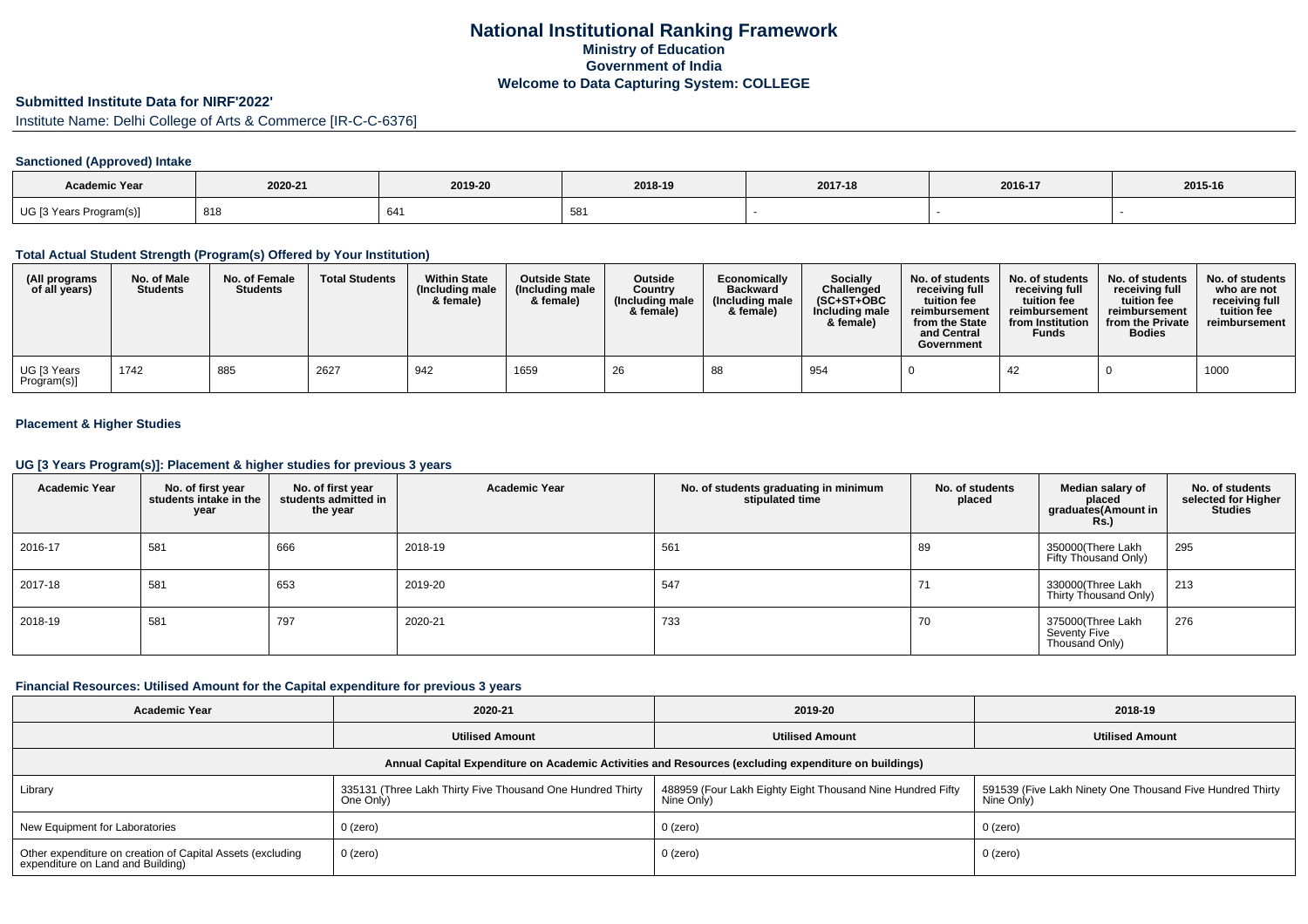#### **Financial Resources: Utilised Amount for the Operational expenditure for previous 3 years**

| <b>Academic Year</b>                                                                                                                                                                           | 2020-21                                                                      | 2019-20                                                                       | 2018-19                                                                         |  |  |  |  |  |  |
|------------------------------------------------------------------------------------------------------------------------------------------------------------------------------------------------|------------------------------------------------------------------------------|-------------------------------------------------------------------------------|---------------------------------------------------------------------------------|--|--|--|--|--|--|
|                                                                                                                                                                                                | <b>Utilised Amount</b>                                                       | <b>Utilised Amount</b>                                                        | <b>Utilised Amount</b>                                                          |  |  |  |  |  |  |
| <b>Annual Operational Expenditure</b>                                                                                                                                                          |                                                                              |                                                                               |                                                                                 |  |  |  |  |  |  |
| Salaries (Teaching and Non Teaching staff)                                                                                                                                                     | 168757000 (Sixteen Crore Eighty Seven Lakh and Fifty Seven<br>Thousand Only) | 198927000 (Nineteen Crore Eighty Nine Lakh and Twenty<br>Seven Thousand Only) | 233695000 (Twenty Three Crore Thirty Six Lakh and Ninety<br>Five Thousand Only) |  |  |  |  |  |  |
| Maintenance of Academic Infrastructure or consumables and<br>other running expenditures(excluding maintenance of hostels<br>and allied services, rent of the building, depreciation cost, etc) | 2575000 (Twenty Five Lakh and Seventy Five Thousand Only)                    | 3736000 (Thirty Seven Lakh and Thirty Six Thousand Only)                      | 4241000 (Forty Two Lakh and Forty One Thousand Only)                            |  |  |  |  |  |  |
| Seminars/Conferences/Workshops                                                                                                                                                                 | 73680 (ZeroSeventy Three Thousand Six Hundred and Eighty<br>Only)            | 96900 (Ninety Six Thousand and Nine Hundred Only)                             | 10500 (One Lakh and Five Thousand Only)                                         |  |  |  |  |  |  |

## **PCS Facilities: Facilities of physically challenged students**

| 1. Do your institution buildings have Lifts/Ramps?                                                                                                         | Yes, more than 80% of the buildings |
|------------------------------------------------------------------------------------------------------------------------------------------------------------|-------------------------------------|
| 2. Do your institution have provision for walking aids, including wheelchairs and transportation from one building to another for<br>handicapped students? | Yes                                 |
| 3. Do your institution buildings have specially designed toilets for handicapped students?                                                                 | Yes, more than 80% of the buildings |

## **Faculty Details**

| Srno | <b>Name</b>           | Age | <b>Designation</b>         | Gender | Qualification                     | <b>Experience (In</b><br>Months) | <b>Currently working</b><br>with institution? | <b>Joining Date</b> | <b>Leaving Date</b>      | <b>Association type</b> |
|------|-----------------------|-----|----------------------------|--------|-----------------------------------|----------------------------------|-----------------------------------------------|---------------------|--------------------------|-------------------------|
|      | Aakriti Kohli         | 33  | <b>Assistant Professor</b> | Female | M. Phil                           | 108                              | Yes                                           | 25-08-2015          | $\overline{\phantom{a}}$ | Adhoc / Contractual     |
| 2    | Akanksha Garg         | 32  | <b>Assistant Professor</b> | Female | M.COM                             | 98                               | Yes                                           | 19-08-2016          | $\overline{\phantom{a}}$ | Adhoc / Contractual     |
| 3    | Amit Kumar Yadav      | 34  | <b>Assistant Professor</b> | Male   | M.A                               | 80                               | Yes                                           | 05-05-2014          | $\overline{\phantom{a}}$ | Regular                 |
|      | Animesh Mohapatra     | 39  | <b>Assistant Professor</b> | Male   | Ph.D                              | 138                              | Yes                                           | 05-05-2014          | $\overline{\phantom{a}}$ | Regular                 |
| 5    | Anuj Jain             | 43  | <b>Assistant Professor</b> | Male   | Ph.D                              | 156                              | Yes                                           | 22-08-2016          | $\overline{\phantom{a}}$ | Adhoc / Contractual     |
| 6    | Anuradha Gupta        | 55  | Associate Professor        | Female | Ph.D                              | 360                              | Yes                                           | 29-08-1991          | $\overline{\phantom{a}}$ | Regular                 |
|      | Archana Jain          | 53  | Associate Professor        | Female | M.A                               | 384                              | Yes                                           | 03-09-1991          | $\overline{\phantom{a}}$ | Regular                 |
| 8    | Arun Kumar            | 37  | <b>Assistant Professor</b> | Male   | Ph.D                              | 54                               | Yes                                           | 29-08-2017          | $- -$                    | Adhoc / Contractual     |
| 9    | Ashish Sharma         | 27  | <b>Assistant Professor</b> | Male   | M. Phil                           | 11                               | Yes                                           | 01-09-2020          | $\overline{\phantom{a}}$ | Adhoc / Contractual     |
| 10   | Awadhesh Kumar<br>Sah | 53  | <b>Assistant Professor</b> | Male   | M. Phil                           | 120                              | Yes                                           | 12-05-2014          | $\overline{\phantom{a}}$ | Regular                 |
| 11   | Bhavna Yadav          | 29  | <b>Assistant Professor</b> | Female | M.COM                             | 48                               | Yes                                           | 19-08-2016          | $\overline{\phantom{a}}$ | Adhoc / Contractual     |
| 12   | Bhupinder             | 39  | Associate Professor        | Male   | M. Phil                           | 192                              | Yes                                           | 18-07-2005          | $\overline{\phantom{a}}$ | Regular                 |
| 13   | Bijaya Thakur         | 41  | Associate Professor        | Female | Ph.D                              | 178                              | Yes                                           | 16-10-2006          | $\overline{\phantom{a}}$ | Regular                 |
| 14   | <b>Bir Singh</b>      | 48  | Associate Professor        | Male   | Ph.D                              | 276                              | Yes                                           | 16-10-2006          | $\overline{\phantom{a}}$ | Regular                 |
| 15   | <b>Brahm Prakash</b>  | 43  | <b>Assistant Professor</b> | Male   | MA(MC): M.A.Mass<br>Communication | 119                              | Yes                                           | 27-08-2013          | $\overline{\phantom{a}}$ | Adhoc / Contractual     |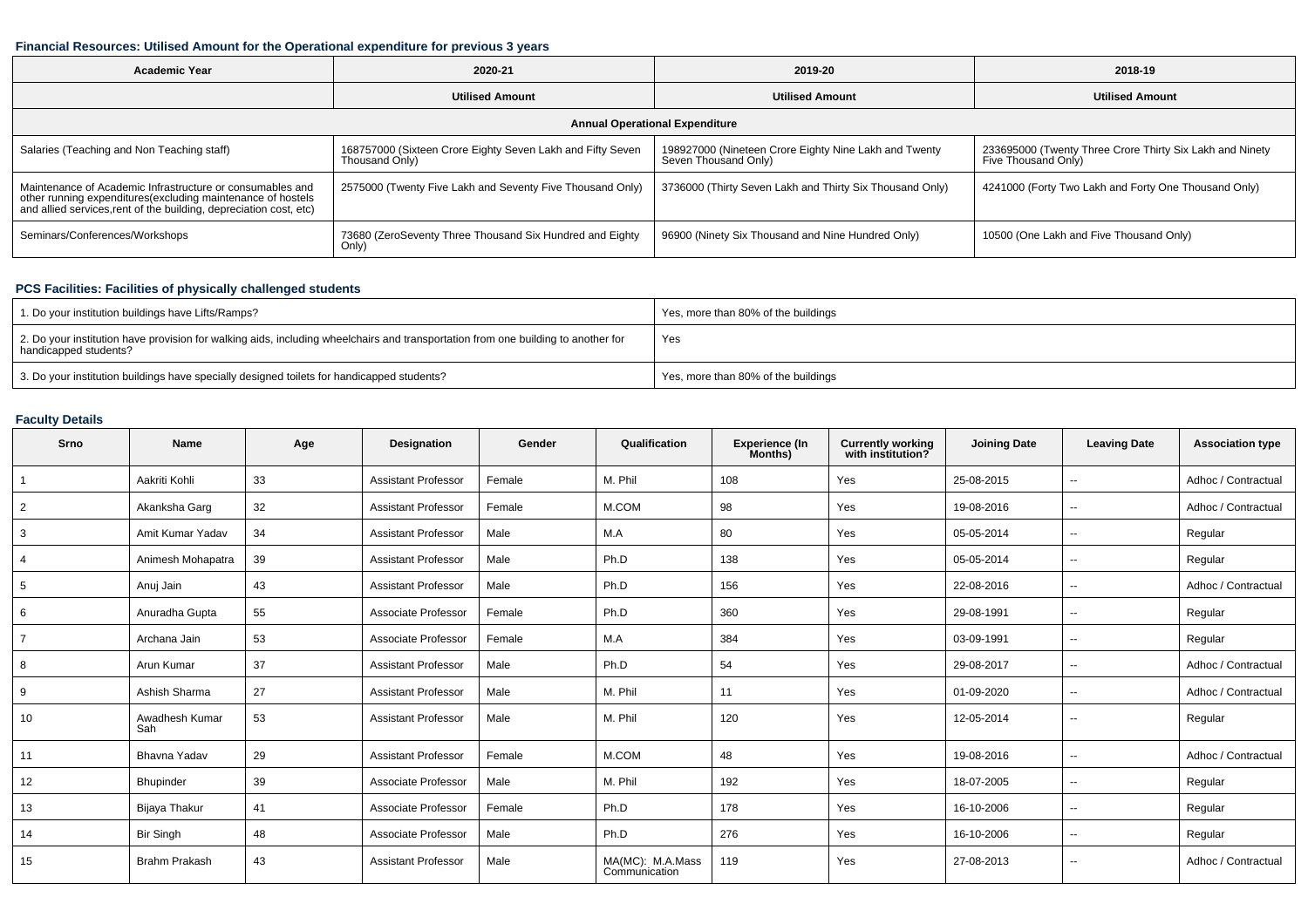| 16 | Chaitanya Kumar                 | 63 | Professor                  | Male   | Ph.D     | 456          | Yes | 05-09-1988 | $\sim$                   | Regular             |
|----|---------------------------------|----|----------------------------|--------|----------|--------------|-----|------------|--------------------------|---------------------|
| 17 | Chandan Kumar<br>Singh          | 31 | <b>Assistant Professor</b> | Male   | M.COM    | 96           | Yes | 28-03-2016 | $\overline{\phantom{a}}$ | Adhoc / Contractual |
| 18 | Deepti Taneja                   | 37 | Associate Professor        | Female | Ph.D     | 180          | Yes | 17-10-2006 | $\overline{\phantom{a}}$ | Regular             |
| 19 | Dwivedi Anand<br>Prakash Sharma | 48 | Professor                  | Male   | Ph.D     | 282          | Yes | 17-07-2006 | $\overline{\phantom{a}}$ | Regular             |
| 20 | Henna Sikka                     | 37 | <b>Assistant Professor</b> | Female | M. Phil  | 105          | Yes | 10-02-2015 | $\overline{\phantom{a}}$ | Adhoc / Contractual |
| 21 | Ishan Papreja                   | 32 | <b>Assistant Professor</b> | Male   | M. Phil  | $\mathbf{3}$ | Yes | 22-12-2021 | $\overline{\phantom{a}}$ | Other               |
| 22 | Jeremiah Pame                   | 39 | <b>Assistant Professor</b> | Male   | M.A      | 180          | Yes | 22-09-2006 | $\overline{\phantom{a}}$ | Regular             |
| 23 | Jyotsna Pathak                  | 46 | <b>Assistant Professor</b> | Female | Ph.D     | 246          | Yes | 04-05-2014 | $\overline{\phantom{a}}$ | Regular             |
| 24 | K Suresh Kumar                  | 38 | <b>Assistant Professor</b> | Male   | Ph.D     | 155          | Yes | 08-08-2008 | $\overline{\phantom{a}}$ | Regular             |
| 25 | Karishma Khurana                | 30 | <b>Assistant Professor</b> | Female | M.COM    | 17           | Yes | 11-02-2020 | $\overline{\phantom{a}}$ | Adhoc / Contractual |
| 26 | Kiran Gupta                     | 42 | <b>Assistant Professor</b> | Female | M.COM    | 59           | Yes | 19-08-2016 | $\overline{\phantom{a}}$ | Adhoc / Contractual |
| 27 | Kishor Kumar                    | 42 | <b>Assistant Professor</b> | Male   | Ph.D     | 125          | Yes | 04-08-2014 | $\sim$                   | Adhoc / Contractual |
| 28 | Krishna Lal Dhingra             | 59 | Associate Professor        | Male   | Ph.D     | 360          | Yes | 16-07-1996 | $\overline{\phantom{a}}$ | Regular             |
| 29 | Krushna Chichuan                | 37 | <b>Assistant Professor</b> | Male   | M. Phil  | 94           | Yes | 05-08-2014 | $\overline{\phantom{a}}$ | Adhoc / Contractual |
| 30 | Lakhan Lal Meena                | 34 | <b>Assistant Professor</b> | Male   | M. Phil  | 102          | Yes | 12-05-2014 | $\overline{\phantom{a}}$ | Regular             |
| 31 | Lalita Kumari                   | 36 | <b>Assistant Professor</b> | Female | M.COM    | 83           | Yes | 04-08-2014 | $\overline{\phantom{a}}$ | Adhoc / Contractual |
| 32 | Madhu Kumari                    | 42 | <b>Assistant Professor</b> | Female | Ph.D     | 103          | Yes | 14-01-2013 | $\overline{\phantom{a}}$ | Adhoc / Contractual |
| 33 | Mahendra Pratap<br>Pal          | 35 | <b>Assistant Professor</b> | Male   | M. Phil  | 93           | Yes | 08-06-2012 | $\overline{\phantom{a}}$ | Adhoc / Contractual |
| 34 | Mansi Kapoor                    | 35 | <b>Assistant Professor</b> | Female | M.COM    | 131          | Yes | 24-07-2013 | $\sim$                   | Adhoc / Contractual |
| 35 | Meenu                           | 30 | <b>Assistant Professor</b> | Female | M.COM    | 72           | Yes | 19-08-2016 | $\overline{\phantom{a}}$ | Adhoc / Contractual |
| 36 | Meera Malhan                    | 62 | Associate Professor        | Female | M. Phil  | 432          | Yes | 29-10-1989 | $\overline{\phantom{a}}$ | Regular             |
| 37 | Mukesh Bagoria                  | 50 | Associate Professor        | Male   | Ph.D     | 184          | Yes | 26-10-2006 | $\overline{\phantom{a}}$ | Regular             |
| 38 | Nalini Goyal                    | 62 | Associate Professor        | Female | M. Phil  | 492          | Yes | 21-07-1980 | $\overline{\phantom{a}}$ | Regular             |
| 39 | Neelam Yadav                    | 39 | <b>Assistant Professor</b> | Female | Ph.D     | 114          | Yes | 05-05-2014 | $\overline{\phantom{a}}$ | Regular             |
| 40 | Neeraj Saxena                   | 58 | Associate Professor        | Female | M. Phil  | 264          | Yes | 30-07-1999 | $\overline{a}$           | Regular             |
| 41 | Neeru Ailawadi                  | 60 | Associate Professor        | Female | M. Phil  | 444          | Yes | 12-10-1989 | $\overline{\phantom{a}}$ | Regular             |
| 42 | Neeru Kapoor                    | 55 | Professor                  | Female | Ph.D     | 396          | Yes | 09-09-1992 | $\overline{\phantom{a}}$ | Regular             |
| 43 | Neha Agarwal                    | 38 | <b>Assistant Professor</b> | Female | $M.$ COM | 144          | Yes | 08-08-2011 | $\overline{\phantom{a}}$ | Adhoc / Contractual |
| 44 | Neha Jingala                    | 34 | <b>Assistant Professor</b> | Female | Ph.D     | 132          | Yes | 08-12-2015 | $\overline{\phantom{a}}$ | Adhoc / Contractual |
| 45 | Neha Kakkar                     | 34 | <b>Assistant Professor</b> | Female | M. Phil  | 120          | Yes | 17-02-2012 | $\overline{\phantom{a}}$ | Adhoc / Contractual |
| 46 | Nehal Ahmad                     | 46 | <b>Assistant Professor</b> | Male   | Ph.D     | 84           | Yes | 19-09-2016 | $\overline{\phantom{a}}$ | Adhoc / Contractual |
| 47 | Nidhi Pande<br>Aggarwal         | 41 | <b>Assistant Professor</b> | Female | Ph.D     | 150          | Yes | 11-08-2014 | $\overline{\phantom{a}}$ | Adhoc / Contractual |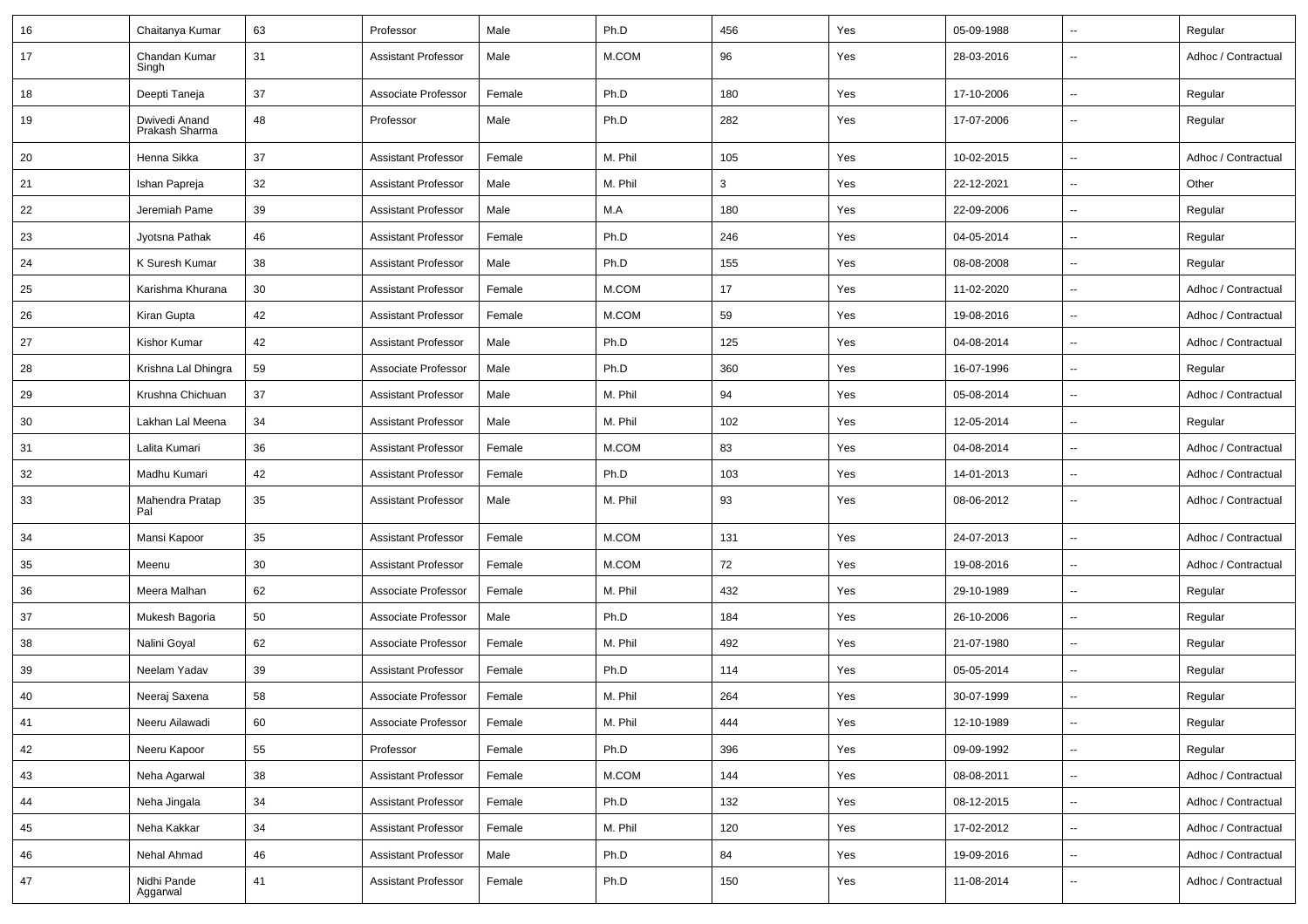| 48 | Niyati Sharma         | 27 | <b>Assistant Professor</b> | Female | M. Phil         | 10  | Yes | 01-09-2020 | $\overline{\phantom{a}}$ | Adhoc / Contractual |
|----|-----------------------|----|----------------------------|--------|-----------------|-----|-----|------------|--------------------------|---------------------|
| 49 | Om Prakash Singh      | 53 | Professor                  | Male   | Ph.D            | 200 | Yes | 17-07-2006 | $\sim$                   | Regular             |
| 50 | Pratya Amrit          | 33 | <b>Assistant Professor</b> | Male   | Ph.D            | 58  | Yes | 19-09-2016 | $\overline{\phantom{a}}$ | Adhoc / Contractual |
| 51 | Prerna Gautam         | 40 | <b>Assistant Professor</b> | Female | M. Phil         | 167 | Yes | 12-05-2014 | $\sim$                   | Regular             |
| 52 | Puran Chand           | 45 | <b>Assistant Professor</b> | Male   | Ph.D            | 131 | Yes | 01-09-2011 | $\sim$                   | Adhoc / Contractual |
| 53 | Radheshyam<br>Kalawat | 27 | <b>Assistant Professor</b> | Male   | M. Phil         | 51  | Yes | 29-03-2017 | $\overline{\phantom{a}}$ | Adhoc / Contractual |
| 54 | Rajesh Kumar          | 44 | Associate Professor        | Male   | Ph.D            | 188 | Yes | 29-11-2005 | $\overline{\phantom{a}}$ | Regular             |
| 55 | Rajiv Chopra          | 60 | Professor                  | Male   | Ph.D            | 432 | Yes | 01-10-2013 | $\sim$                   | Regular             |
| 56 | Rajiv Kumar Goel      | 53 | Professor                  | Male   | Ph.D            | 312 | Yes | 17-07-1995 | $\sim$                   | Regular             |
| 57 | Rashmi Rawat          | 47 | <b>Assistant Professor</b> | Female | Ph.D            | 105 | Yes | 03-01-2013 | $\overline{\phantom{a}}$ | Adhoc / Contractual |
| 58 | Rashmi Sharma         | 60 | Associate Professor        | Female | M. Phil         | 408 | Yes | 31-10-1989 | $\overline{\phantom{a}}$ | Regular             |
| 59 | Renu Sharma           | 51 | <b>Assistant Professor</b> | Female | M. Phil         | 261 | Yes | 17-01-2005 | $\overline{\phantom{a}}$ | Regular             |
| 60 | Renu Singh            | 41 | Associate Professor        | Female | M. Phil         | 168 | Yes | 21-09-2006 | $\sim$                   | Regular             |
| 61 | Rishabh Gupta         | 26 | <b>Assistant Professor</b> | Male   | M.COM           | 30  | Yes | 11-02-2020 | $\sim$                   | Adhoc / Contractual |
| 62 | Rittvika Singh        | 34 | <b>Assistant Professor</b> | Female | Ph.D            | 71  | Yes | 26-08-2015 | $\sim$                   | Adhoc / Contractual |
| 63 | Sangeeta Gupta        | 45 | <b>Assistant Professor</b> | Female | Ph.D            | 101 | Yes | 24-07-2013 | $\overline{\phantom{a}}$ | Adhoc / Contractual |
| 64 | Sanjeeb Kumar         | 50 | Associate Professor        | Male   | Ph.D            | 193 | Yes | 09-11-2006 | $\overline{\phantom{a}}$ | Regular             |
| 65 | Santosh Bharti        | 43 | <b>Assistant Professor</b> | Female | Ph.D            | 92  | Yes | 05-05-2014 | $\overline{\phantom{a}}$ | Regular             |
| 66 | Sarthak Gupta         | 27 | <b>Assistant Professor</b> | Male   | Ph.D            | 54  | Yes | 11-02-2020 | $\overline{\phantom{a}}$ | Adhoc / Contractual |
| 67 | Satyavir              | 37 | <b>Assistant Professor</b> | Male   | M.COM           | 35  | Yes | 11-02-2020 | $\sim$                   | Adhoc / Contractual |
| 68 | Savita                | 46 | <b>Assistant Professor</b> | Female | Ph.D            | 168 | Yes | 25-06-2021 | $\sim$                   | Other               |
| 69 | Shabnam Bahadur       | 29 | <b>Assistant Professor</b> | Female | M.A.(Economics) | 48  | Yes | 29-08-2017 | $\overline{\phantom{a}}$ | Adhoc / Contractual |
| 70 | Shalini Gupta         | 30 | <b>Assistant Professor</b> | Female | Ph.D            | 16  | Yes | 17-09-2019 | $\overline{\phantom{a}}$ | Other               |
| 71 | Anil Chauhan          | 62 | Associate Professor        | Male   | Ph.D            | 440 | Yes | 01-09-1984 | $\overline{\phantom{a}}$ | Regular             |
| 72 | Amrit Kaur Basra      | 60 | Professor                  | Female | Ph.D            | 394 | Yes | 26-09-1988 | $\overline{\phantom{a}}$ | Regular             |
| 73 | Ethi Jain             | 35 | <b>Assistant Professor</b> | Female | Ph.D            | 17  | Yes | 11-02-2020 | $\overline{\phantom{a}}$ | Adhoc / Contractual |
| 74 | Priyanka Mittal       | 34 | <b>Assistant Professor</b> | Female | Ph.D            | 6   | No  | 27-01-2021 | 30-07-2021               | Other               |
| 75 | Shalini Saksena       | 48 | Professor                  | Female | Ph.D            | 300 | Yes | 06-08-1996 | $\overline{\phantom{a}}$ | Regular             |
| 76 | Shallu                | 31 | <b>Assistant Professor</b> | Female | Ph.D            | 102 | Yes | 01-08-2013 | $\overline{\phantom{a}}$ | Adhoc / Contractual |
| 77 | Shilpa Chowdhary      | 50 | <b>Assistant Professor</b> | Female | Ph.D            | 135 | Yes | 05-05-2014 | $\sim$                   | Regular             |
| 78 | Shweta Upadhyay       | 33 | <b>Assistant Professor</b> | Female | Ph.D            | 22  | Yes | 13-09-2019 | $\sim$                   | Visiting            |
| 79 | Smita Banerjee        | 51 | Associate Professor        | Female | Ph.D            | 300 | Yes | 10-09-1996 | $\overline{\phantom{a}}$ | Regular             |
| 80 | <b>Srikant Pandey</b> | 56 | Associate Professor        | Male   | M. Phil         | 336 | Yes | 03-02-1996 | $\overline{\phantom{a}}$ | Regular             |